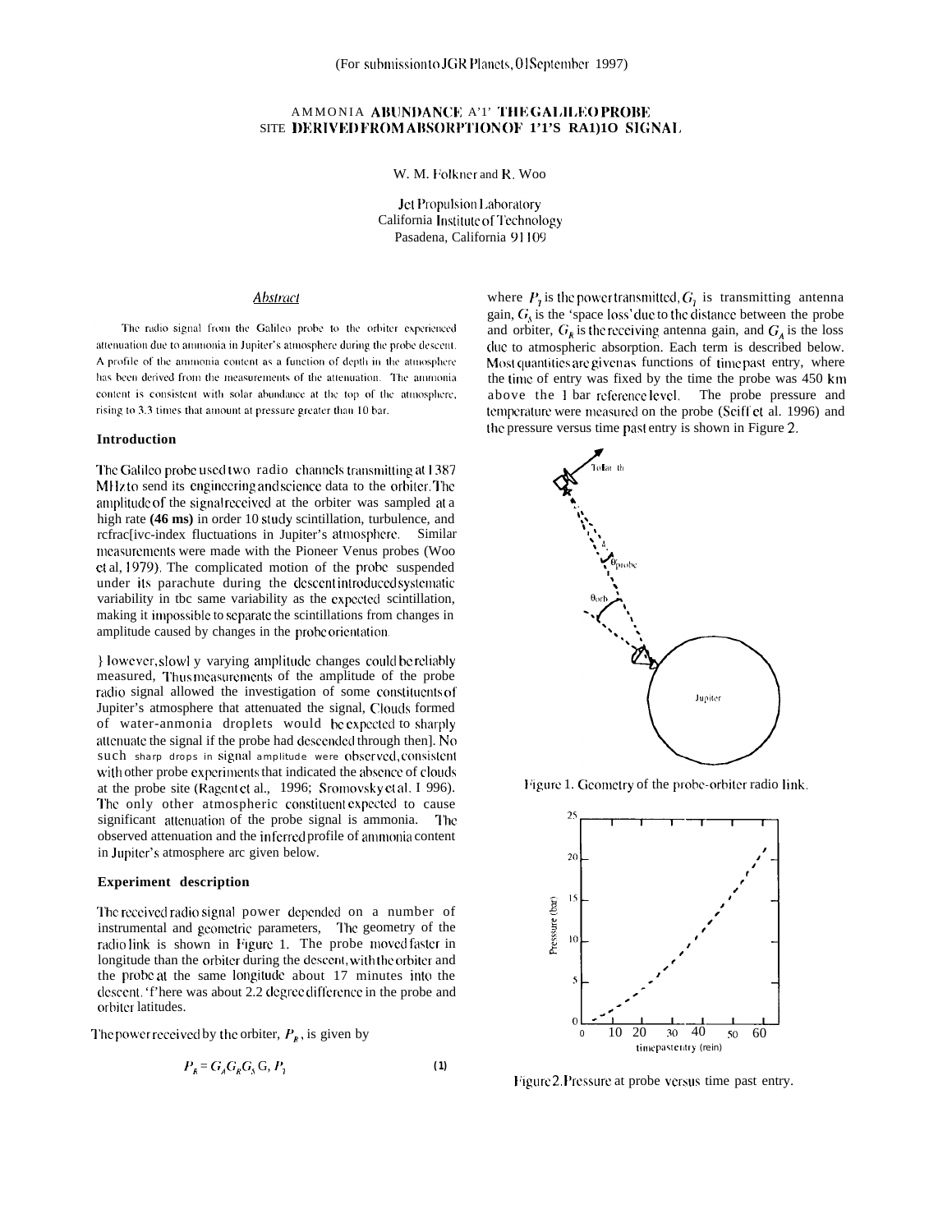The probe had two radio channels, one M-circular polarized at 1387.0 MHz and one right-circular polarized at  $1387.1$  Ml  $\overline{1}z$ , The power transmitted by each channel was monitored on the probe and the power measurements transmitted to the orbiter as part of the telemetry stream. Figure 3 shows the measured transmitted power for each channel over the probe descent. Probe transmission began about 190 seconds past entry, and the orbiter receiver locked about 30 seconds later. As the probe descended the temperature of the electronics changed more than had been expected before flight. Both transmitters experienced difficulties about 45 minutes past entry, when the surrounding pressure was about 14 bar and the ambient temperature was 370 K, The LCP transmitter experienced a sharp drop in power followed by a gradual degradation, while the RCP channel failed abruptly.



Figure 3. Transmitted power from the probe LCP (solid line) and RCP (dashed line) channels during probe dcsccnt,

Both channels were fed to an antenna fixed to the top of the probe, pointing through the parachute and roughly towards the orbiter. The probe antenna was a crossed-dipole with a halfpowcr beam width of 56 dcgrccs, The probe bcarn pattern was modified by the ground plane providcci by the top of the probe housing. The antenna was offset from the center axis by about 20 cm, so some azimuthal asymmetry in probe antenna gain was cxpcctcd, As the apparent position of the orbiter changed during the descent, the angle between the average antenna axis (local vertical) and the direction to the orbiter varied, The resulting probe antenna gain is shown in Figure 4.



Figure 5. Probe-orbiter distance (solid line) and the resulting space loss (dashed line) during the probe descent.

I'hc distance bctwccn the pmbc and orbiter increased throughout the probe descent, The 'space loss' of the signal is given by

$$
G_s = \lambda^2 / (4\pi r)^2 \tag{2}
$$

where  $\lambda$  is the radio wavelength and  $r$  is the distance between the probe and the orbiter. Figure 5 shows the space loss based on the reconstructed probe and orbiter trajectories.



Figure 5. Probe-orbiter distance (solid line) and the resulting space loss (dashed line) during the probe descent.

The orbiter received both probe radio channels through a 1.1 m diameter parabolic antenna, with a half-power beam width of 12,6 degrees. The orbiter antenna pointing was adjusted several times during the probe descent to improve the radio iink performance. The pointing actuator resolution was -0.s degree. "1'here was limited telemetry from the orbiter to indicate how well the planned pointing sequence was performed. The uncertainty in the pointing was estimated to be 2.1 degree  $(3\sigma)$  (Neff 1994). The nominal pointing angle and receiver antenna gain are shown in Figure 6. The times when the antenna was re-pointed can be seen in the received power measurements. After removal of the nominal receiver antenna gain noticeable discontinuities remained in the received power. A constant pointing offset of 0.5 degree was estimated from the data to remove the observed discontinuities.



Figure 6. 0 $\sim$ -biter antenna pointing angle and gain during probe descent.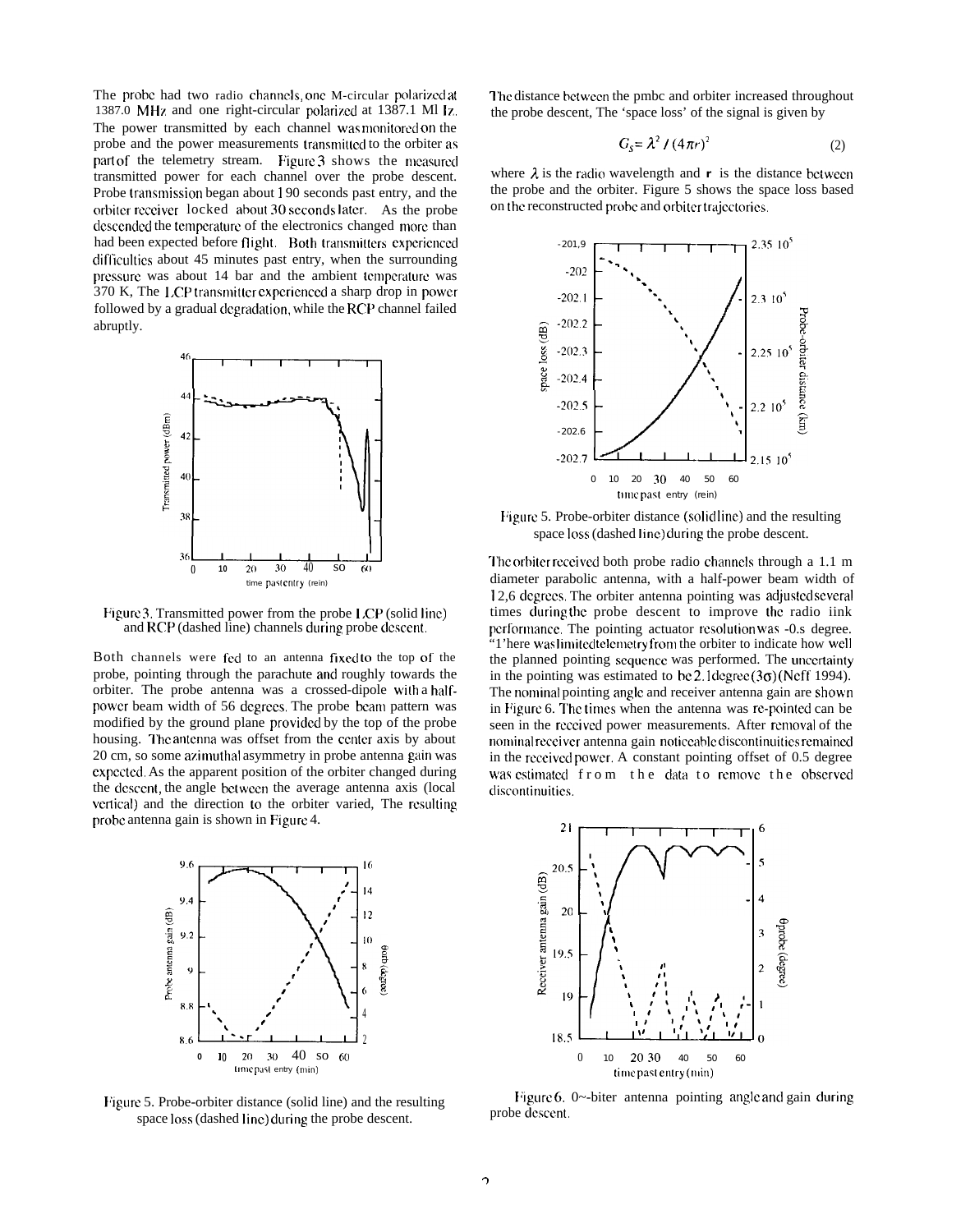The received power measurements Were made at the output of the telemetry receiver and stored on the orbiter's tape recorder. The received power measurements were then rel ayed to Earth. Not all of the received power measurements were successfully transmitted, leaving one gap of several minutes and a fcw shorter gaps. Differences in the probe and orbiter reference oscillators, and changes caused by Doppler shifts, caused slow variations in the received power measurements. These were removed by estimating the difference in the clock rates from the signatures in the power data (Linkchorst 1996). Several shorter period signatures were also observed in the power measurements, as can been seen in a sample of the data shown in Figure 7. I'here were (typically) two quasi-periodic signatures. One is thought to be to ducto the rotation of the probe about the axis connecting the probe to the parachute. The variation in power induced by this rotation was caused by azimuthal asymmetry of the probe antenna pattern. The other major signature seen in the amplitude data was probably caused by the pendulum motion of the probe swinging on its tether below the parachute. Figure 8 shows a series of power spectra formed from two-minute portions of the amplitude data. The amplitude of the variation duc to rotation diminisbcd as the angle hctwecn the antcona axis and the direction to the probe decreased, since the probe antenna pattern was more symmetric nearer the antenna axis. The period associated with the probe rotation was initially -6 s, slowing to  $-14s$  20 minutes after entry and  $-50s$  at the end of the probe lifetime. The period associated with the probe swinging was about 4 s, with some variation as a function of pressure. A signature period half that of the 'swinging' period is also sometime cvidcnt, I'hc swinging period was slightly faster than tbc 4,9s calculated based on simple pendulum motion of the probe suspended by a tether of length  $\sim$ 13.9 m (Stiff et al. 1996), The decreased, since the probe antentific nearer the antenna axis. The<br>probe rotation was initially -6 s, slatter entry and ~50 s at the end of id<br>associated with the probe swing<br>ome variation as a function of pre-<br>alf th



Figure 7. Observed time dependence of the amplitude of the Galilco probe radio signal as received by the orbiter. Each point represents an average of 100 samples taken at 46 ms intervals.

Figure 9 shows the full history of the received power measurements, using averages over 20 s of samples to remove the quasi-periodic signatures. A constant oft'set is evident between the RCP and LCP received power. This could be due to a number of instrumental effects, such as an uncalibrated cable inscrtion loss between the receiver antenna and the amplifier. A constant loss does not affect the derived atmospheric absorption, assuming that there is effectively no absorption loss at the top of tbc atmosphere at the beginning of the probe descent.



Figure 8. Series of power spectra of the amplitude of tbc Galileo probe radio signal as received by the orbiter. Each spectrum was formed from 2 minutes of amplitude data



Figure 9. Power received by the orbiter for the LCP(solid line) and RCP (dashed linc) channels. Each point represents an average of 400 samples at 46 ms intervals.

Results

The atmospheric absorption of the probe signal, derived by subtracting the known effects from the rcccived power, is shown in Figure 10. A constant offset has been added to each channel to give no attenuation at the beginning of the probe descent. The two channels agree WC]] until about 45 minutes past entry, when the pressure was about  $14$  bar. Shortly after that tbc LCP transmitter degraded and the RCP transmitter failed. At the end of the LCP transmission there is a sharp dip and rise similar to the mcasorcd transmitted power (Figure 3). This implies that the measurements of the transmitted power were inaccurate at that time, possibly due to the measurement electronics temperature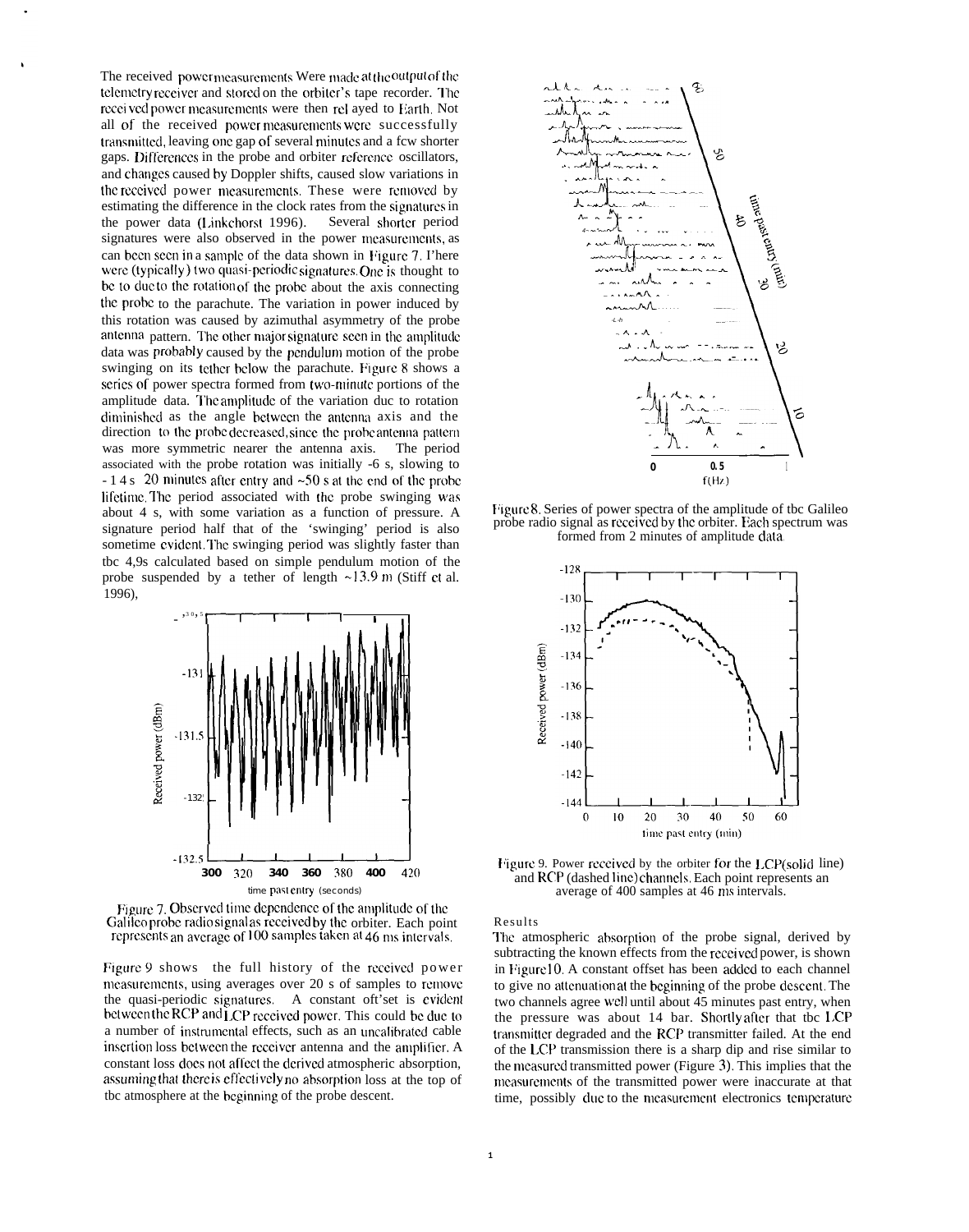being too high. Earlier, the derived LCP attenuation started to flatten out, implying a decrease to zero in atmospheric ammonia. We consider the data past the point where the two channels begin to disagree to be unreliable,

The derived atmospheric attenuation shows no sharp features attributable to clouds. The only significantly absorbing constituent is thought to be ammonia. The absorption expected from ammonia al a constant mole fraction of 0,00022 (solar abundance) is also shown in Figure 10. The absorption coefficient  $\alpha$  is calculated by (Rosenkranz 1993)

$$
\alpha = n \sum_{i} S_{j}(T) F(\nu, \nu, \mathbf{y}) \tag{3}
$$

where  $n$  is the number density of ammonia molecules, 7 is the temperature, v is the transmitted radio frequency, and the summation is over molecular resonances with line intensities S., resonance frequencies v, and shape factors F, I'he resonance line parameters are given by Poynter and Kakar (1975). The shape factors for ammonia in Jupiter's atmosphere arc dependent on the pressure, temperature, and the helium and ammonia mole fractions (Joiner and Steffes 1991). The helium mole fraction was taken to be 0.136 (von Zahn and Hunten, 1996; Niemann et al. 1996).



Figure 10. Atmospheric attenuation of the probe radio signal for the RCP (solid line) and LCP (dashed line) channels. The attenuation expected from ammonia at solar abundance is also shown (dot(cd line).

The observed attenuation clearly exceeds the nominal level at about 30 minutes past entry, when the pressure was about 7 bar. There is no data for pressures below 0.4 bar, and little observed attenuation for pressures below 4 bar. Starting at the beginning of probe descent, the amount of ammonia for each time was determined by solving for the number density  $n$  to get the observed attenuation from the previous time Figure II shows the derived ammonia mole fraction versus pressure. **The** uncertainty in the ammonia abundance is due to noise in the power measurements, uncertainties in the receiver antenna pointing, anti motions of the probe,

For pressures below 4 bar the observed ammonia abundance is less than solar. The abundance is not as small as inferred from the net flux radiometer (Sromovsky et al. 1986), though our uncertainties could encompass the difference. The amount of ammonia is seen to increase with pressure up to about 3.3 times solar at a pressure of IO bar, This increase with depth is similar to the increase in the abundance of water and hydrogen sulfide

given by the probe's mass spectrometer (Niemann et al, 1996, Mahaffy 1996).

Earlier, Voyager occultation experiments (Lindal et al. 1981) and microwave spectra of Jupiter (De Pater and Massie 1989; DePater 1990; DePater and Mitchell 1993) indicated less than solar ammonia abundance for pressures below 1 bar. The microwave spectra indicated more than solar abundance of ammonia at pressures greater than 1 bar averaged over the surface of Jupiter. The depletion in ammonia for pressures below 4 bar, and the increase for pressures above 4 bar, maybe due to a down draft at the probe site (Atreya et al. 1996; Showman and Ing rsoll, 1997).



Figure 11. Retrieved ammonia versus pressure (solid line). The dashed lines represent the uncertainties in the retrieval.

### Acknowledgment

We wouldlike to thank the Galileo probe project personnel, especially Terry Grant, and Hughes Research Lab personnel, especially Fred Linkchorst, Dan Carlock, and Pete Garriga, for their assistance in processing the probe amplitude data, We also thank Glenn Ortonand the Galileo probe science team for helpful discussions. The research described in this paper was, in part, carried out by the Jet Propulsion Laboratory, California Institute of Technology, under a contract with the National Aeronautics and Space Administration.

### **References**

- Atreya, S., M. }[. Wong, T. Owen, H. Niemann, and P. Mahaffy, Chemistry and clouds of tbc atmosphere of Jupiter: a Galileo perspective, in The Three Galileos: The Man, the Spacecraft, the Telescope, (J. Rahc, C. Barbieri, l'. Johnson, A. Sohu, eds.), Kluwer Academic, Dordrecht, 1996.
- DePater, J. and S. T. Massie, Models of the millimetercentimeter spectra of the giant planets, Icarus, 62, 143-171, 1985.
- De Pater, I, A comparison no the deep atmospheres so the giant planets, Advances in Space Research, 10, 79-S7, 1990